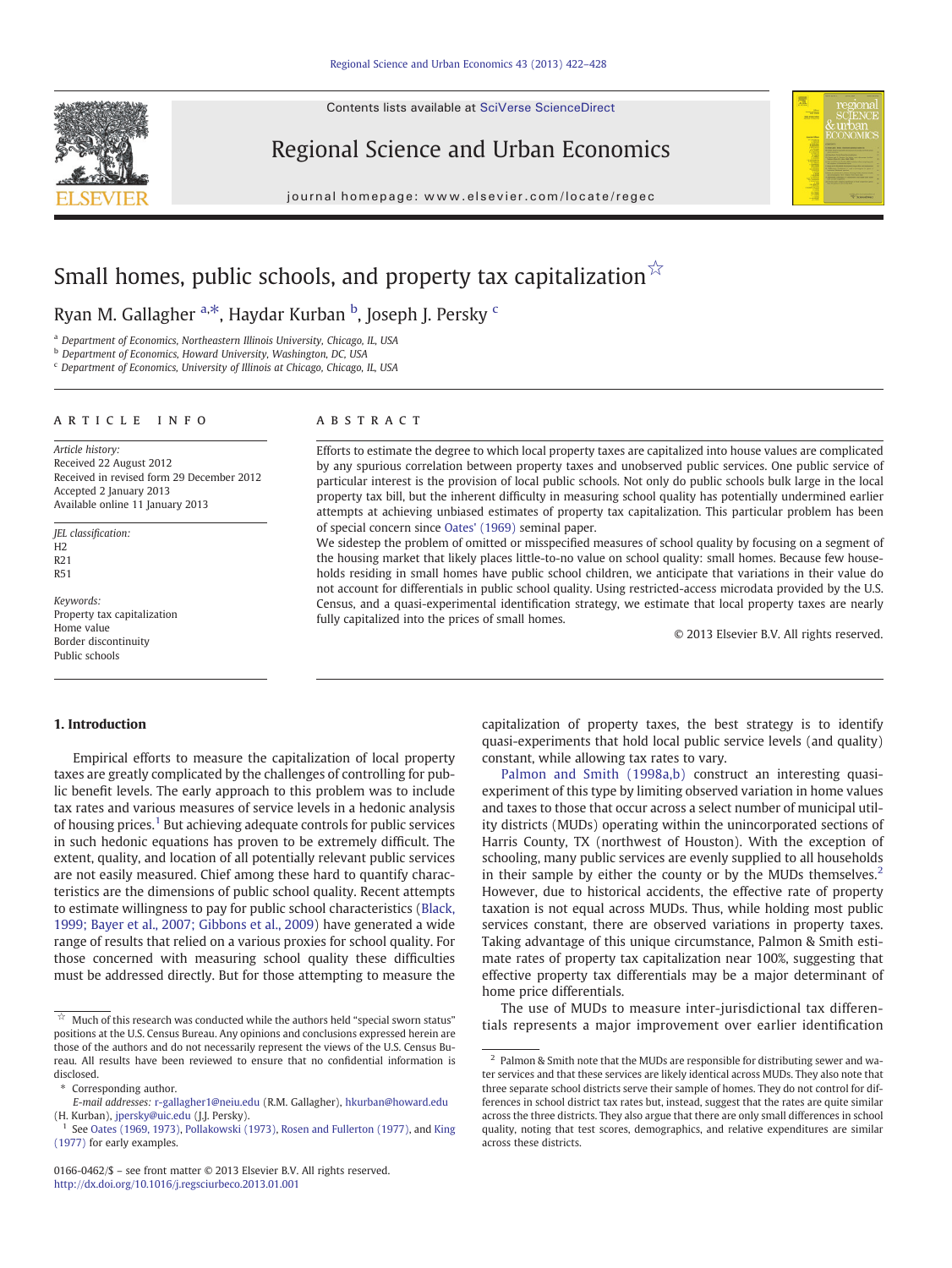strategies that were unable to explicitly hold many public services constant across jurisdictions. $3$  However, in light of recent methodological developments, it is worthwhile to reexamine property tax capitalization within the context of an identification strategy that provides even further controls for potentially endogenous fiscal variables. For example, beginning with [Cushing \(1984\)](#page--1-0) and [Black](#page--1-0) [\(1999\),](#page--1-0) it is now a standard practice within the home price capitalization literature to control for the "neighborhood" within which homes on either side of a jurisdiction fall. This is because homes in close proximity to one another are more likely to benefit from the same level of unobservable and spatially localized public services (e.g., public parks). Failure to control for public services of this kind will bias any estimates of tax capitalization if the services in question are correlated with tax rates. For example, a MUD's tax rate is a direct function of its subdivisions' levels of completion. This is because less-complete subdivisions (i.e., fewer homes than initially intended) will need relatively high residential property tax rates to finance debt payments. However, because lesscomplete subdivisions are also more likely to have fewer developed parks, failure to control for neighborhood fixed effects may bias property tax capitalization estimates.

Palmon & Smith's estimates are also potentially complicated by their failure to control for public school characteristics which, although perhaps similar in some respects, as they note, may vary along many difficult-to-measure dimensions (e.g., value added, accountability, pupil-to-teacher ratios, etc.) that are thought to be valued by the housing market. To the extent that these factors are correlated with inter-jurisdictional tax differentials, estimates of property tax capitalization will be biased. This issue has plagued much of the housing price capitalization literature for years, primarily due to the difficulty and debate surrounding appropriate measures of perceived school quality.<sup>4</sup>

We make no attempt at improving upon these measures of perceived school quality. Rather, in recognition of the many difficulties inherent in measuring school quality, we look to sidestep this complication altogether by focusing on a segment of the housing market that pays public school property taxes but presumably places little-to-no value on the level of public school services provided: small homes. For example, the 2000 Census reports that, within suburbs of metropolitan Chicago, only 13% of U.S. owner-occupied households residing in small homes (defined as homes with two bedrooms or less) had children enrolled in public schools. This is to be compared to 34% for households residing in homes with three or more bedrooms (hereafter referred to as "large homes").<sup>5</sup> This disparity suggests that much, if not all, of the problem associated with controlling for public school quality stems from the market for larger homes. Buyers of large homes, because they are more likely to have children, drive up the prices of homes in good school districts, thus complicating any estimates of property tax capitalization that cannot fully control for school quality. Conversely, smaller homes will not likely reflect school quality differentials, thus neutralizing the problem of school quality capitalization.

For small homes, observing inter-jurisdictional variation in school district property taxes, while controlling for other taxes and public services, will offer unique insights into the nature and degree of property tax capitalization. For this stratum of the housing market, educational property taxes are essentially direct transfers to households with children in the public schools. These transfers represent a tax without a corresponding direct benefit.<sup>6</sup> The fact that households buying these small homes are statutorily required to "contribute" to this redistribution program provides the motivation for our identification strategy. A hedonic equation for these small homes should be free of complications generated by the problems inherent in measuring education quality. The vast majority of small-home buyers do not directly benefit from the local schools because they do not have children enrolled in those schools.

As indicated above, the inter-jurisdictional distribution of noneducation public services will impact small home values. To the extent that these services are unobserved and correlated with school district taxes, estimates of property tax capitalization will be biased. To minimize this potential problem, the present study incorporates a border discontinuity design similar to that used by [Black \(1999\)](#page--1-0) and [Bayer et al., \(2007, hereafter BFM\)](#page--1-0). Here, household observations are limited to those falling within a quarter-mile of a public school district border that itself intersects a single municipality. Spatially localized unobservable characteristics are then controlled for by identifying a given home's localized neighborhood that, while falling completely within a municipality, straddles a public school district border (quarter mile on either side of the border and a half mile in length). Thus, the key comparisons made in the empirical equations presented below are between small houses subject to differing education property tax rates, but similar neighborhoods, non-education services, and non-education municipal taxes. Our empirical findings suggest that, for small homes, education property taxes are capitalized almost fully into home values, thus supporting the earlier findings of Palmon & Smith and others.

In the discussion that follows, Section 2 outlines our empirical design and describes the data used while [Section 3](#page--1-0) discusses our results. [Section 4](#page--1-0) concludes and provides directions for future research.

### 2. Empirical design and data

### 2.1. Identification strategy

This paper estimates a hedonic housing price equation in order to assess the degree to which property taxes are capitalized into home values. Under ideal circumstances, estimation would involve taking advantage of complete information on relevant structural characteristics of an individual home as well as fiscal, amenity, and sociodemographic characteristics of the home's immediate neighborhood. Following convention, this data could then be used to return unbiased parameter estimates for the following hedonic equation:

$$
ln\Big(V_{imsj}\Big) = \alpha + \boldsymbol{X^{'}_i}\boldsymbol{\beta_i} + \boldsymbol{Z^{'}}_{mj}\boldsymbol{\beta_{mj}} + \gamma_{\tau}(\tau_m + \tau_s) + \gamma_Q Q_s + \epsilon_{imsj} \hspace{2cm} (1)
$$

where  $ln(V_{\text{imsi}})$  is the natural log of home i's value (in municipality m, school district s, and neighborhood j),  $X_i$  is a vector of i's structural characteristics,  $Z_{mi}$  is a vector of characteristics of neighborhood j within municipality m (including public services),  $\tau_m$  is the noneducation property tax rate (consisting of municipal taxes) and  $\tau_s$ and Q<sub>s</sub> measure effective school district tax rates and quality, respectively, for district s. For the purposes of this study, the parameter of particular interest is  $\gamma_{\tau}$ , which, in equilibrium, measures the level of

<sup>&</sup>lt;sup>3</sup> Earlier studies attempted to explicitly control for the distribution of public services. However, as is made clear by the debate between [Oates \(1973\)](#page--1-0) and [Pollakowski](#page--1-0) [\(1973\),](#page--1-0) as well as papers by [King \(1977\)](#page--1-0) and [Rosen and Fullerton \(1977\)](#page--1-0), measuring public service levels (especially with respect to public schooling) is difficult and likely subject to much error.

<sup>&</sup>lt;sup>4</sup> There exists an extensive literature surrounding the capitalization of school quality as well as which dimensions of school quality are actually capitalized into housing value. See [Taylor \(2005\),](#page--1-0) [Brasington and Haurin \(2006\)](#page--1-0), [Gibbons et al. \(2009\),](#page--1-0) and [Hilber](#page--1-0) [\(2011\)](#page--1-0) for comprehensive reviews of this literature. See [Stiefel et al. \(2005\)](#page--1-0) for a broader discussion concerning the various problems associated with measuring school performance and accountability. [Rosen and Fullerton \(1977\)](#page--1-0) is one of the earliest housing price capitalization studies to address this problem.

This statistic is 28% for homes with three bedrooms, 42% for homes with four bedrooms, and 48% for homes with five or more bedrooms. This data was downloaded from [www.ipums.org](http://www.ipums.org) (see [Ruggles et al., 2010](#page--1-0)).

<sup>6</sup> [Kurban, Gallagher & Persky \(2012\)](#page--1-0) provide estimates of education tax redistribution in suburban Chicago from households without children in public schools to those with children in those schools. They estimate that such transfers account for about two-thirds of all owner-occupied, education property taxes in the area.